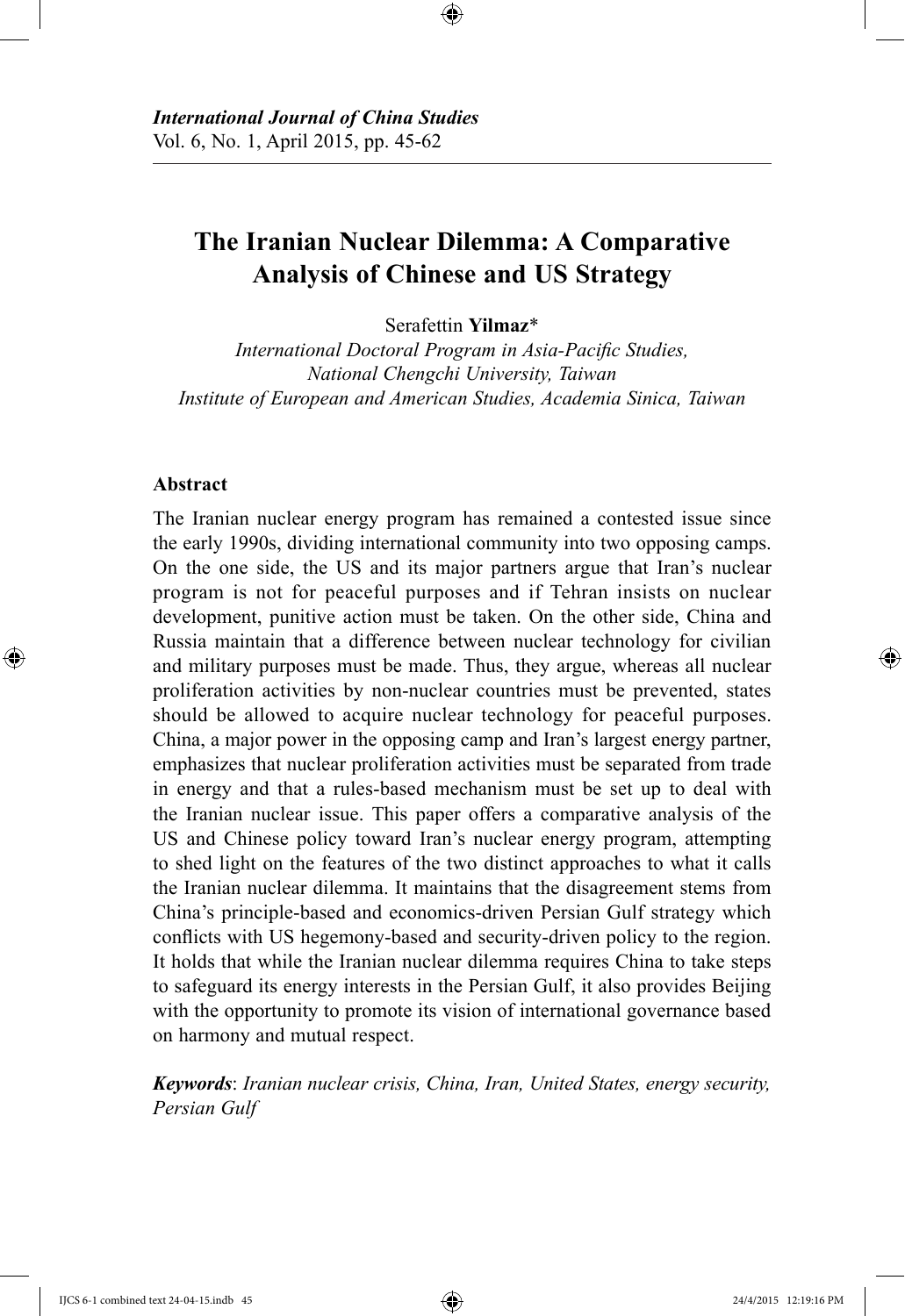# **1. Introduction**

Nuclear energy development creates a dilemma between security and trade policies of competing states.1 This research argues that Iranian nuclear energy policy has critical implications for China-US relations.2 It is maintained that both Iran and the US have been entrapped in a historical entanglement in the Persian Gulf. The three-decade long hostility between the US and Iran has pulled Beijing into the Iranian nuclear issue because of its economic and political relationship with Tehran, which has continued unhampered in spite of US continuous pressure. Two factors weigh heavily in the existing policy discord. First, Beijing and Washington have structurally different approaches to the ways and methods of international governance. Second, Iran is of a strategic value for China both as a provider of oil and as an asset to check on the US dominance in the Persian Gulf. Hence, Beijing is not likely to participate fully in the US-led security regime against Tehran at the cost of its established foreign policy practice and strategic interests. If the nuclear crisis puts the Chinese and US policy in further discord, this will inevitably create greater tension between the two major powers in their relationship in the Middle East.

Three interrelated developments have led to the existing China-Iran energy nexus in the Persian Gulf. First, ever since Beijing overhauled its foreign policy doctrine in the Middle East from one of Third World solidarity to principle-based and economics-driven engagement in the early 1990s, it has worked to build relations in the Middle East on the ideas of noninterference and mutual benefit. China's renouncement from the policy of export of ideology convinced the conservative Iranian leadership to seek better relationship. Hence, China-Iran relations developed along economic and political lines. Second, China's ever growing energy consumption and stagnant domestic production obliged the country to seek oil abroad by negotiating directly with the governments some of which have been ostracized from the international energy regime, including Iran. Finally, the mounting Western sanctions over Iran's nuclear energy program have stimulated Tehran to seek energy partnership with Beijing. As a result, it has offered China's national oil companies (NOCs) exploration and production rights that have not been readily available in other regional markets long appropriated by powerful Western multinationals.

The United States, on the other hand, has had no direct diplomatic, military and economic engagement with Iran since 1979. Thus Iran-US energy relations have been non-existent for the past three decades. Furthermore, US dependency on the Middle East for its energy import has been in decline for over ten years now and, in about two decades, the North America region will achieve near self-sufficiency from the Middle Eastern oil (IEA, 2012). This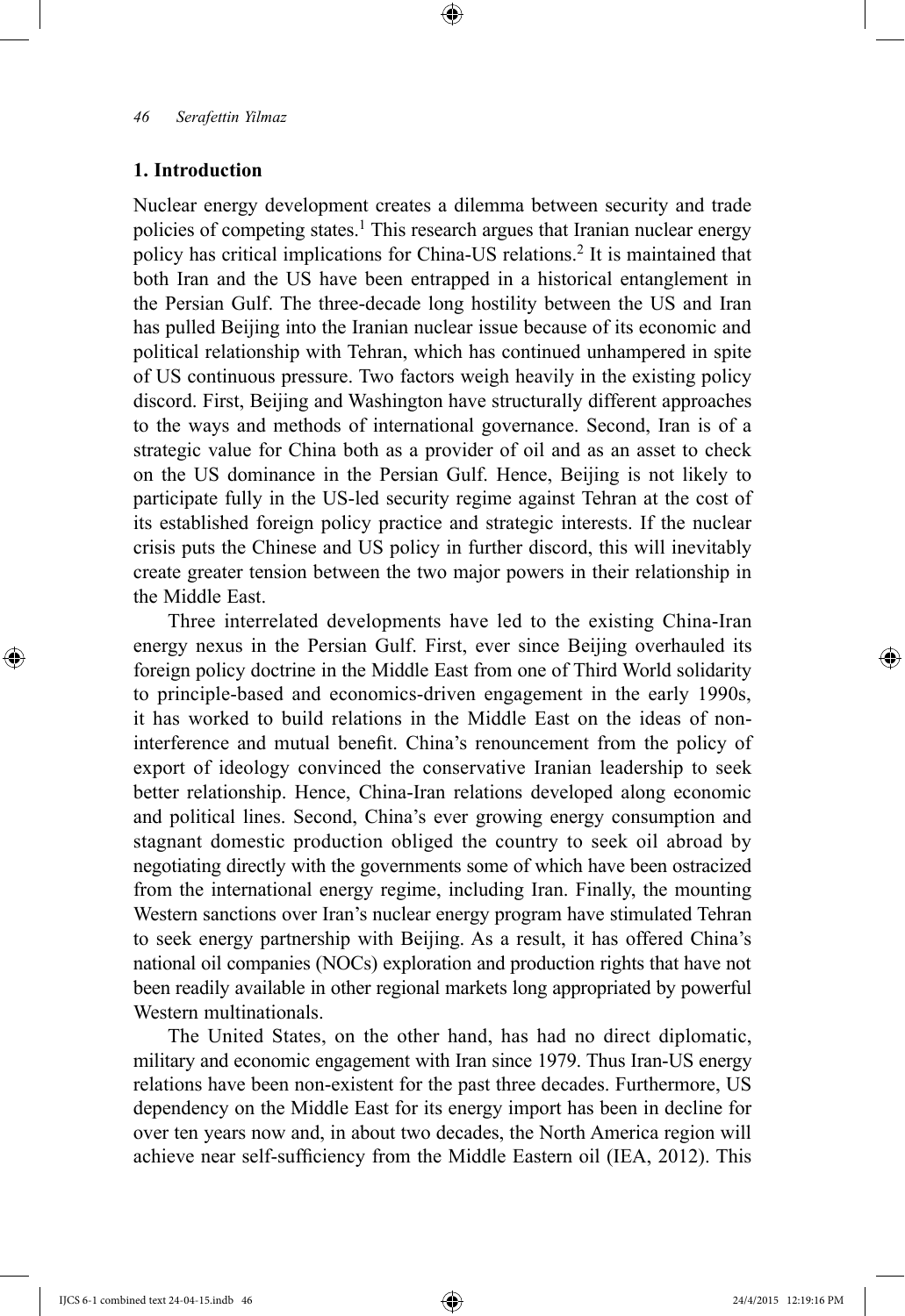is in stark contrast to China, which is projected to rely on the Middle East for over 70 per cent of its total oil import by 2030. Thus, the lack of political and economic engagement with Iran renders it much easier for Washington to sanction Tehran although it has thus far refrained from a direct military action since such a move would still threaten US political and economic interests once the region is destabilized due to a war.

As it appears, contrary to the predictions that the US would be militarily disengaged from the Persian Gulf as it achieves greater energy self-sufficiency (Downs, 2006; Friedberg, 2005), it is now more involved due to enduring geopolitical considerations – primarily to maintain dominance in the region in order to prevent any regional or outside power to gain foothold, to provide protection for the countries positioned inside its alliance network, and to keep the strategic Gulf of Hormuz open for international energy trade and thus ensure price stability. The hegemonic nature of the US policy could be best observed in the recent military build-up in the Persian Gulf amidst growing tension vis-à-vis Iran's nuclear energy program (Auken, 2012). On the other hand, China's political and economic engagement in Iran is of a principled nature in which trade in oil is separated from nuclear proliferation. Thus China has continued energy trade with Iran even when it meant digressing from its traditional policy in the Middle East. This strategy has been best observed in the Syrian Crisis which could not be thought of in isolation from the Iranian nuclear issue. China has been firm in its support of the Syrians' right for self-determination without outside interference and vetoed several US-led UN resolutions against Damascus (Stea, 2012).

In this study, the Iranian nuclear issue is discussed comparatively from the US and Chinese perspectives. For this purpose, it first offers an historical account of US-Iran and China-Iran relations with a focus on the post-Cold War period. Second, it looks at the divergent strategies of China and the US vis-à-vis the Iranian nuclear program and explores the underlying logic in the two countries' strategies. Third, it provides an analysis of the China-US policy discord in the Persian Gulf and its implications for their bilateral relations. Finally, it sums up the analysis with a note on further research.

### **2. Iran's Nuclear Energy Program**

Iran's nuclear energy program dates back to the early 1950s. Throughout the Shah era, Iran has primarily cooperated with Germany, France and the United States to kick-start an ambitious nuclear energy strategy under which it planned to build about 20 nuclear power reactors by 1994. In 1957, the Shah signed a civilian nuclear cooperation agreement with the US. In the same year, Germany and France began to build two nuclear power units each. In the meantime, Iran made certain efforts to demonstrate that it did not pursue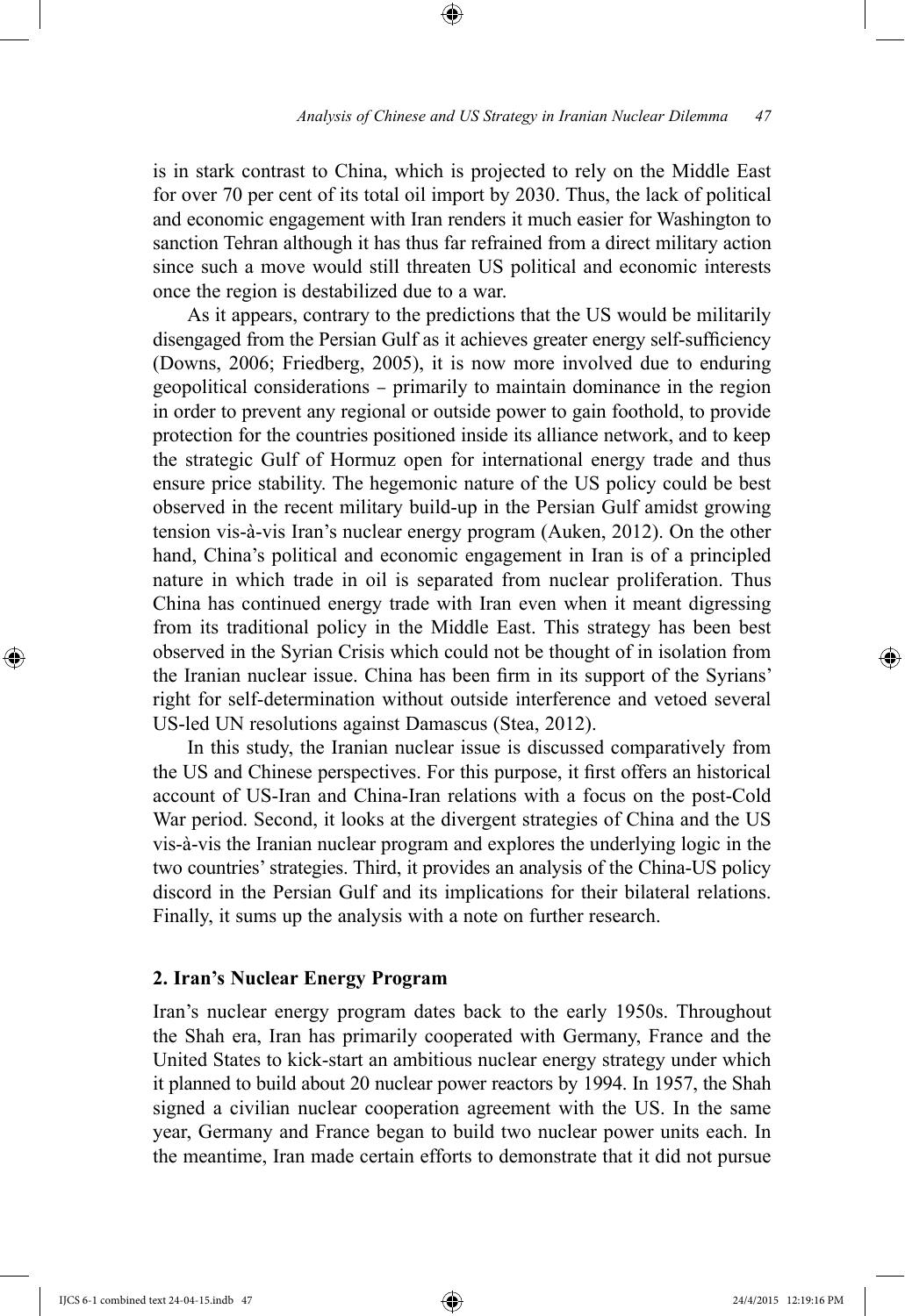nuclear proliferation. As a sign of good faith, Tehran joined the International Atomic Energy Agency (IAEA) in 1958 and signed the Nonproliferation Treaty (NPT) in 1968 (Leverett & Leverett, 2013). It also offered to the UN General Assembly a draft resolution, calling for establishing a nuclear-free zone in the Middle East as early as 1974 (Kerr, 2012; Reardon, 2012).

The 1979 revolution brought a short-lived change in Iran's nuclear energy strategy. On certain religious and moral grounds, the new government adopted a highly skeptical posture toward the acquisition of nuclear technology. The nuclear hiatus is also attributed to the considerable loss of brainpower in the aftermath of the Revolution which led to a large scale flight of educated Iranians from the country. However, from the mid-1980s onwards, Tehran's nuclear energy program went through another major transformation as it moved from anti- to pro-nuclear energy (CIA, 1988). This change in policy was partly due to to the use of chemical and biological weapons against Iran by the Iraqi Army during the Iraq-Iran War. The failure of the Western powers to address the issue forced Tehran to reconsider its strict anti-nuclear energy approach (Chubin, 2006: 7-10). Throughout the 1990s, Tehran's nuclear program remained a consistent but low-scale concern until an exiled opposition group revealed the existence of secret nuclear facilities in Iran. The revelation caused a major international backlash and under growing pressure, Tehran agreed to expanded safeguards and inspections by the IAEA. However, consistent differences of opinion between the West and Iran prevented a final deal on nuclear enrichment (Reardon, 2012: 15).

In 2006, the P5+1 Group, the permanent five members of the UN Security Council (UNSC) plus Germany, offered comprehensive proposals to Iran. Tehran's initial reaction was positive and in September of the same year, the sides were about to reach a tentative deal. But, due to the proposed deal's requirement that Iran suspend all enrichment-related activities, Tehran rejected the offer. Successive failures in the negotiations on the nuclear issue and the inability of the sides to reach a consensus enabled the US to rally the UNSC to vote for the first sanctions resolution against Iran (Resolution 1737) in 2006. Although much weaker than planned by the US due to Russian and Chinese reservations, R1737 prohibited many forms of civilian nuclear and ballistic missile cooperation with Iran, imposed financial sanctions on several Iranian entities tied to the nuclear program, and set a deadline for Iranian compliance. The Security Council passed the second resolution when Iran failed to meet the February 2007 deadline. The new measures extended financial sanctions to more state entities and banned Iran from exporting arms. About one year later, in March 2008, a third Resolution (R1803) came into effect, prompting more stringent measures against Tehran. Finally, the UNSC passed Resolution 1929 in June 2010. However, none of the sanctions lived up to the US expectations mainly because China and Russia blocked the inclusion of clauses that, as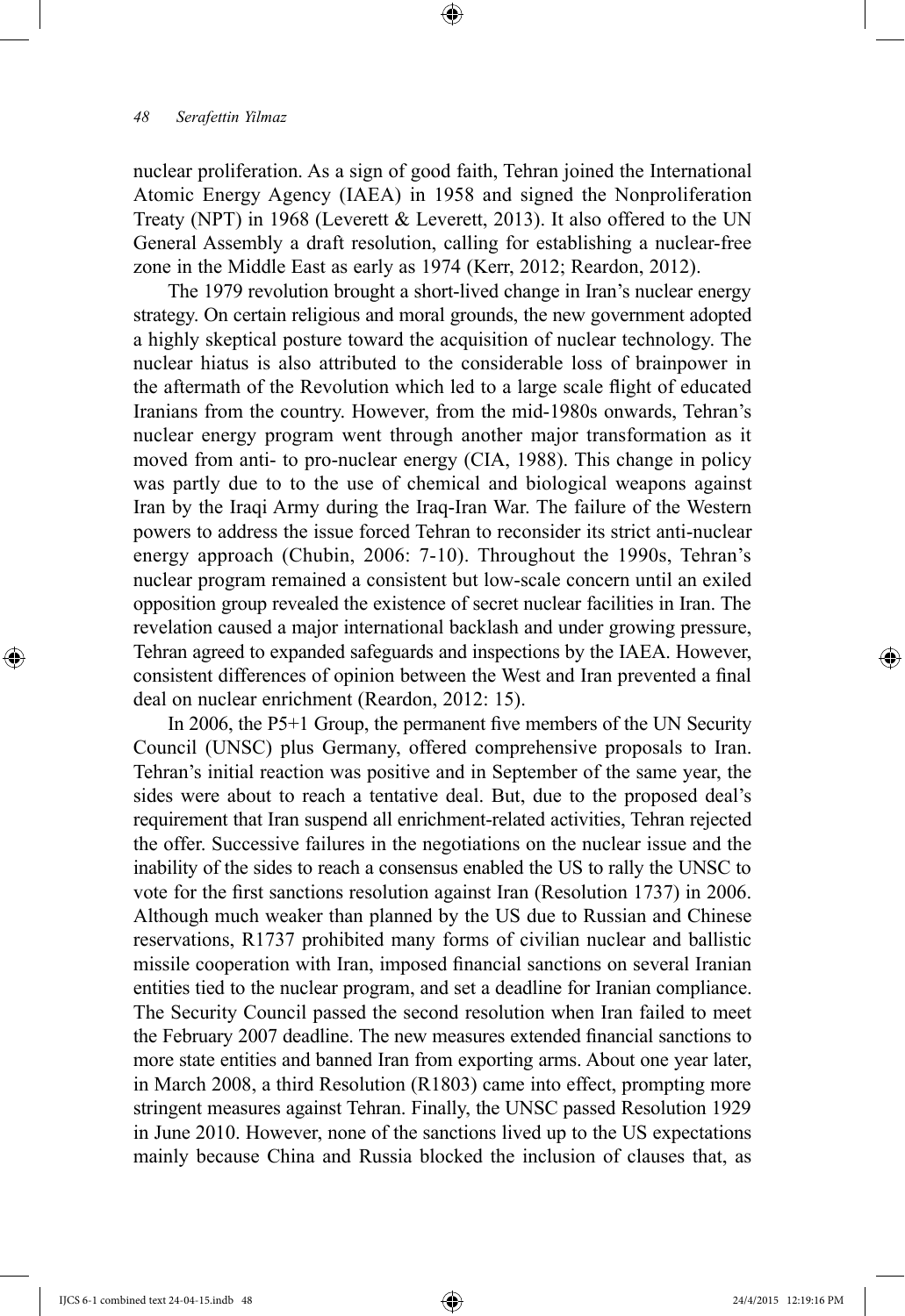was argued by the opponents, might do more harm to civilians than force the political elite to change opinion. Still, the US managed to establish a legal framework to initiate unilateral sanctions. Following this, in 2011 and 2012, the United States and Europe enacted extensive sanctions on the Iranian finance and energy sectors, including placing foreign firms doing business with the Iranian Central Bank on the blacklist (Reardon, 2012: 18-25).

In November 2013 a major development took place at the P5+1 meeting in which the sides reached a first step agreement on Iran's nuclear program. Under the deal, Iran agreed to halt enrichment above 5 per cent and neutralize its stockpile of near-20 per cent uranium. Tehran also promised to allow inspectors from IAEA to its strategic enrichment facilities. However, later, conflicting statements from the sides have clouded the early optimism and suggested that the parties might have serious differences in their interpretation of the agreement. Furthermore, the US went ahead with its fresh sanctions on Iran's economic interests, drawing angry comments from the Iranian side (Peterson, 2013). Obviously, at this point, the Iranian nuclear issue is far from being concluded and major differences of opinion and clash of interests among the primary actors still exist.

### **3. United States: From Friend to Foe**

US engagement with Shah-era Iran was composed of two major components: energy cooperation and anti-communist alliance (Speedie, 2012). On the energy front, in 1953, the CIA worked with the British secret service to restore the Shah Reza, who advocated extensive privatization of the energy sector, by overthrowing the elected government of Musaddeq, who sought to renationalize the oil industry. The US benefitted greatly from the shift in energy policy in Tehran and maintained close relationship with the regime. With the redistribution of the British production shares, eight private US companies were awarded 40 per cent of the Iranian oil. On the ideological front, the Shah helped Washington in its anti-communist efforts in the Middle East. Tehran served as a forward base for clandestine operations on the border of the Soviet Union against "the expansion of communist influence and [as] a counterweight to the pro-Soviet Arab regimes and movements" (Katzman, 2012: 6).

This two-pronged strategy came to an abrupt end in 1979 when the anger toward the two-decade long oppressive rule and growing anti-Western sentiment led to an Islamic revolution and the overthrow of the Shah regime in Iran, apparently taking then Carter administration by surprise.<sup>3</sup> As in many other newly established countries of East Asia in the post-World War II era, anti-colonialism created a popular discourse of resource nationalism among the Iranian masses who demanded full nationalization of the oil sector. Also, the new Iranian government became a firm advocate of non-alignment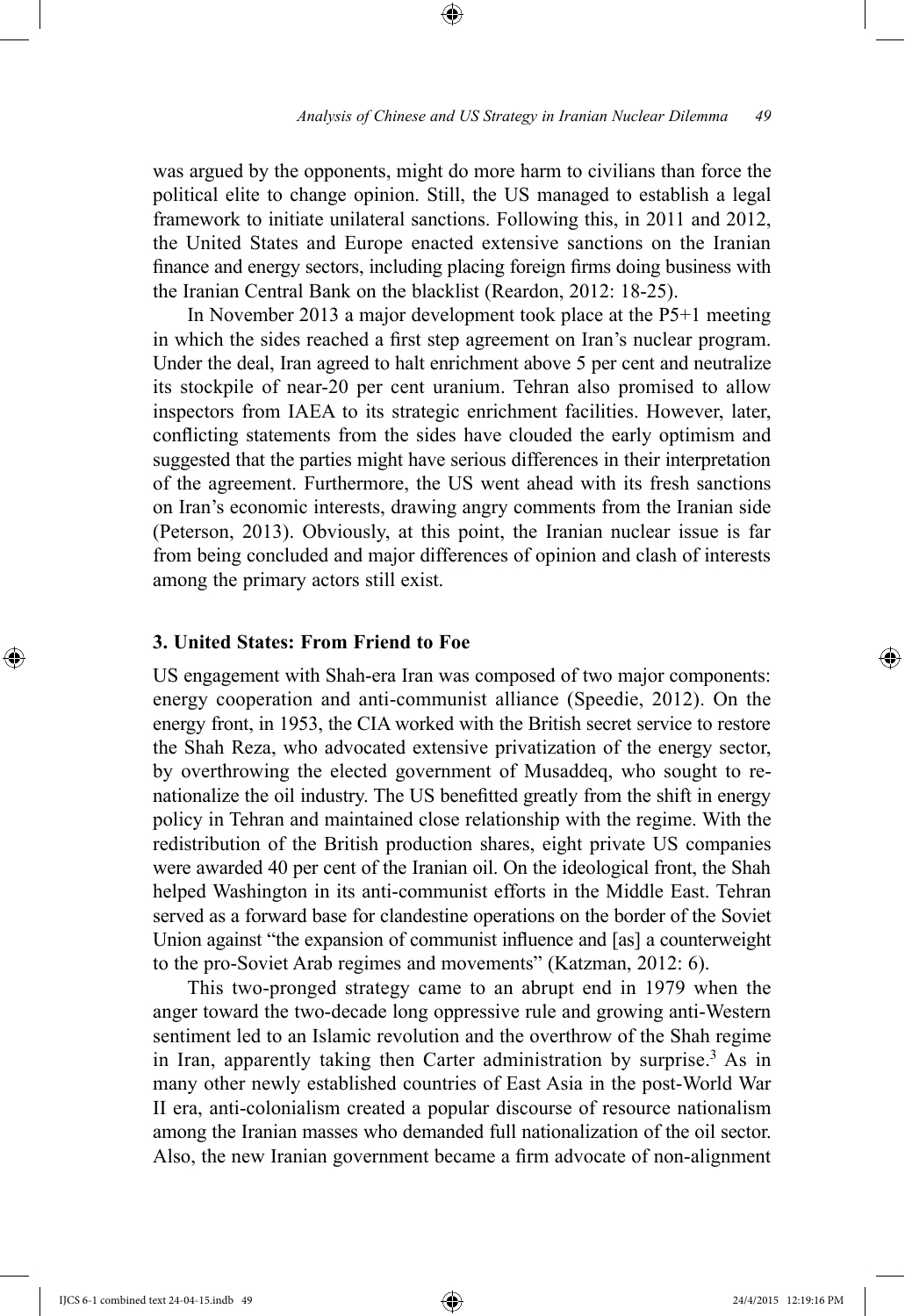while it opposed firmly the Soviet communism, as well. In consequence, economically, Washington lost a reliable energy partner and, strategically, it lost an ally that used to function as an ideological proxy in the Middle East. From that point on, US-Iran bilateral relations deteriorated quickly. The US government imposed first sanctions on Iran during the Embassy Hostage Crisis in 1979.4 Mutual hostility escalated further in 1984 when the US added Iran to the list of countries that support terrorism. Yet, of all the issues of contention, Iran's nuclear energy program has become the most controversial mainly due to its potential implications for regional security and the balance of power (Sanger, 2012).

Concerned that nuclear proliferation would lead to instability, increase the likelihood of a nuclear war and give nations "a sense of greater independence", various US administrations took cautious steps in providing Iran assistance in nuclear technology (Burr, 2009: 21). Nevertheless, soon after the Shah's assumption of power, Washington signed a civil nuclear cooperation agreement. Under the deal, it promised Iran technical assistance and cooperation on research on nuclear technology (Poneman, 1982: 84). Hence, as part of the agreement, the US supplied about 6 kg of enriched uranium to Iran for fuel in a research reactor in September 1967 (NSA, 1980). In fact, Washington was so confident of Tehran's peaceful intentions that, in March 1975, the Energy Research and Development Administration classified Iran as one of the least likely candidates to seek nuclear weapons (Cahn, 1975).<sup>5</sup> Thus almost a year prior to the Iranian Revolution, the two sides signed an agreement for the provision of eight reactors by the US.

However with the sudden fall of the Shah regime, Iran's Western-backed nuclear program collapsed entirely as well, and the political and strategic delinking of Iran from the international system shifted the country's status from a friend to a foe. Following geopolitical fault lines, Tehran's nuclear energy program soon turned into a potential threat to regional and global security in the eyes of US policy makers. Thus, a first set of anti-nuclear sanctions came in 1982 during the Reagan administration in which, along with 62 other countries, Iran was put on a nuclear watch list (Benjamin, 1982). A second round of sanctions against Iran came into force in 1995. The law stipulated that any foreign company investing over \$40 million to the development of petroleum resources in Iran would be penalized. These efforts seemed to pay off until fresh revelations showed that Tehran's quest for nuclear technology remained unchanged in the early 2000s. This development gave way to the process of multi-party negotiations that have been ongoing until this day.

It follows that post-Revolution US-Iran relationship has been dominated by mutual antagonism and distrust except for brief moments of limited interaction. At the core of this is a struggle between two different sets of values, one promoted by Iran as a country aspiring for regional great power status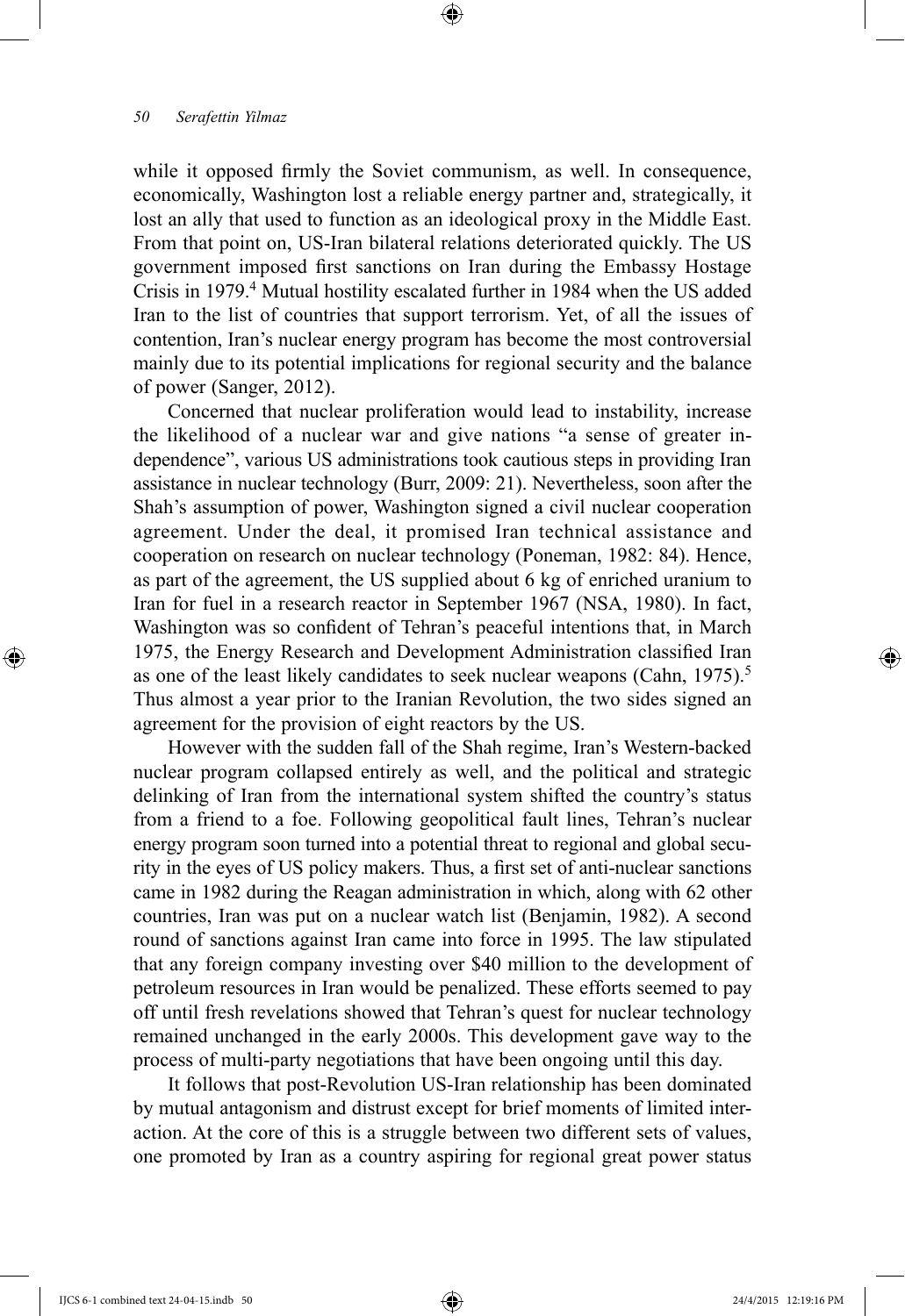and the other by the US as an established unilateral hegemon (Bill, 1999: 44- 46). Iran's geostrategic significance as the gatekeeper of the strategic Gulf of Hormuz (EIA, 2011) further motivates US administrations to consistently seek to prevent Tehran from rising as a regional powerhouse. Iran's nuclear energy program has become a crucial aspect of this struggle.

The United States has attempted to contain Iran through alliance diplomacy and military build-up in the Persian Gulf, hoping to keep Tehran's economy from developing, marginalize its regional standing and isolate it in international organizations. For these purposes, first, it has built a formidable military presence in the Persian Gulf, including a carrier battle group in Bahrain. Second, it has sought to weaken regional actors such as Iraq and Syria, thereby preventing a regional bloc from emerging. Third, it has maintained an implicit patron-client relationship with anti-Iranian governments such as Israel, Saudi Arabia and other Gulf monarchs (Bill, 1999: 44-46). Finally, it has fortified these clients militarily through arms sales, logistical help and training.

At the centre of the US Iran policy is the concern that a nuclear Iran would be a major regional power with an international posture more defiant of the established rules and norms. Nuclear proliferation would drastically change the regional balance of power that currently favours the US allies including the Gulf States and undermine US military dominance. Beyond the Middle East, Tehran's nuclearization would have a ripple effect across nations that identify themselves with the non-aligned grouping. Furthermore, Washington worries that Tehran may share its nuclear experience with other rogue or untrusted states such as Venezuela, Syria and North Korea. Finally, the US is concerned about Israel's safety in the event that Iran achieves nuclear deterrence capability (Kerr, 2012: 2). Washington fears that if Iran acquired nuclear weapons, this would erode Israel's overwhelming military superiority in the region and disrupt the existing balance of power.

## **4. China: The Act of Strategic Balancing**

Due to growing Western pressure on Iran's nuclear energy policy, China-Iran relations shifted from the contentious arms' sales and key technology transfers during the 1980s to more neutral trade in oil in the late 1990s. Overtime, energy has become the main axis around which the Sino-Iranian economic partnership revolves. In 2012, Iran became China's fourth largest supplier of crude oil (10-12 per cent of its total import), and currently China is Iran's largest trade partner.<sup>6</sup>

Beijing established full diplomatic relations with the Shah's Iran in 1971 and since then the two countries have developed peaceful economic, military and political relationships. China and Iran shared a vision of nonalignment, and economic and political sovereignty; ideas that were largely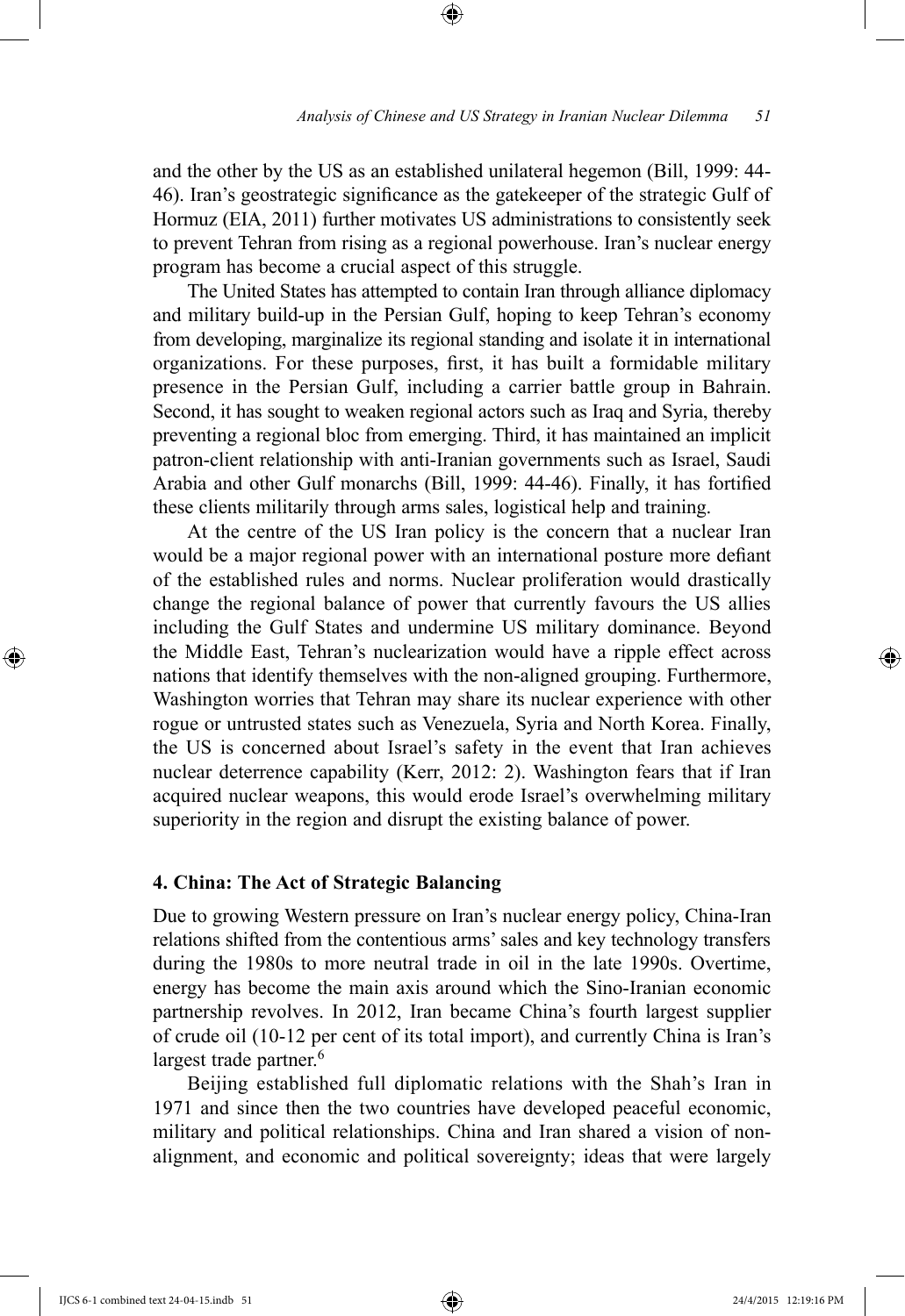derived from the two nations' respective historical experience: The fact that China and Iran had no history of war and that both had been subject to the humiliating experience of colonialism reinforced the mutual social and political identification. Although relations remained rather limited in the aftermath of the Chinese Revolution because of China's cooperation with Russia and Iran's vehement opposition to Soviet expansionism, by the mid-1960s and particularly after the Sino-Soviet split, the two countries started to establish more substantial ties. As a result of the warming relations, in 1969, Tehran declared support for the PRC's UN bid to replace Taiwan. Political rapprochement soon translated into greater economic cooperation: For instance, bilateral trade volume during the 1960s reached at levels 20 times higher than the previous decade (Mackenzie, 2010; Huwaidin, 2002; Dorraj and Currier, 2008).

Today, cooperation in energy constitutes the backbone of the Sino-Iranian economic relations (Calabrase, 2006). Apart from a partnership that results almost by default from China's ever-increasing energy needs and Iran's vast amounts of hydrocarbon resources, US sanctions against Tehran have further encouraged more comprehensive ties between the Chinese and Iranian industries. Indeed, as Iran has been forced into deeper isolation from international energy markets, China has gradually become the dominant external player in country's economy (Mackenzie, 2010). China-Iran bilateral trade, initially centered on arms sales, has over time become almost completely energy-driven. The structural shift in China-Iran economic relations coincided with the emergence of Iran's nuclear energy program as a focal point of greater international concern.

It appears that just as Iran's foreign policy objectives and domestic political situation lead the US to become involved more deeply in the Persian Gulf both militarily and politically, the overwhelming US presence leads the Iranian leadership to not give up altogether on its nuclear development program. Facing such a vicious cycle of mutual antagonism between Iran and the US, the Chinese policy-makers seek ways to avoid getting entangled in this power struggle while remaining relevant in the region's geopolitics and economy. Thus, Beijing considers Iran's geographic location as an important asset for China's regional strategy to balance the United States and secure energy resources. Indeed, Iran occupies a key location in the Persian Gulf, the most vital energy route in the world, and has the ability to effectively control the Strait of Hormuz, a chokepoint that connects the energy rich Persian Gulf and the Indian Ocean (EIA, 2012).<sup>7</sup> Also, to its north Iran borders the Caspian Sea, which is at the centre of the energy-rich Central Asian region. Hence, Beijing views the military developments in the Persian Gulf as one of a potential threat toward the security of the trade routes and the stability of the energy rich trade partners, including Iran (Mackenzie, 2010).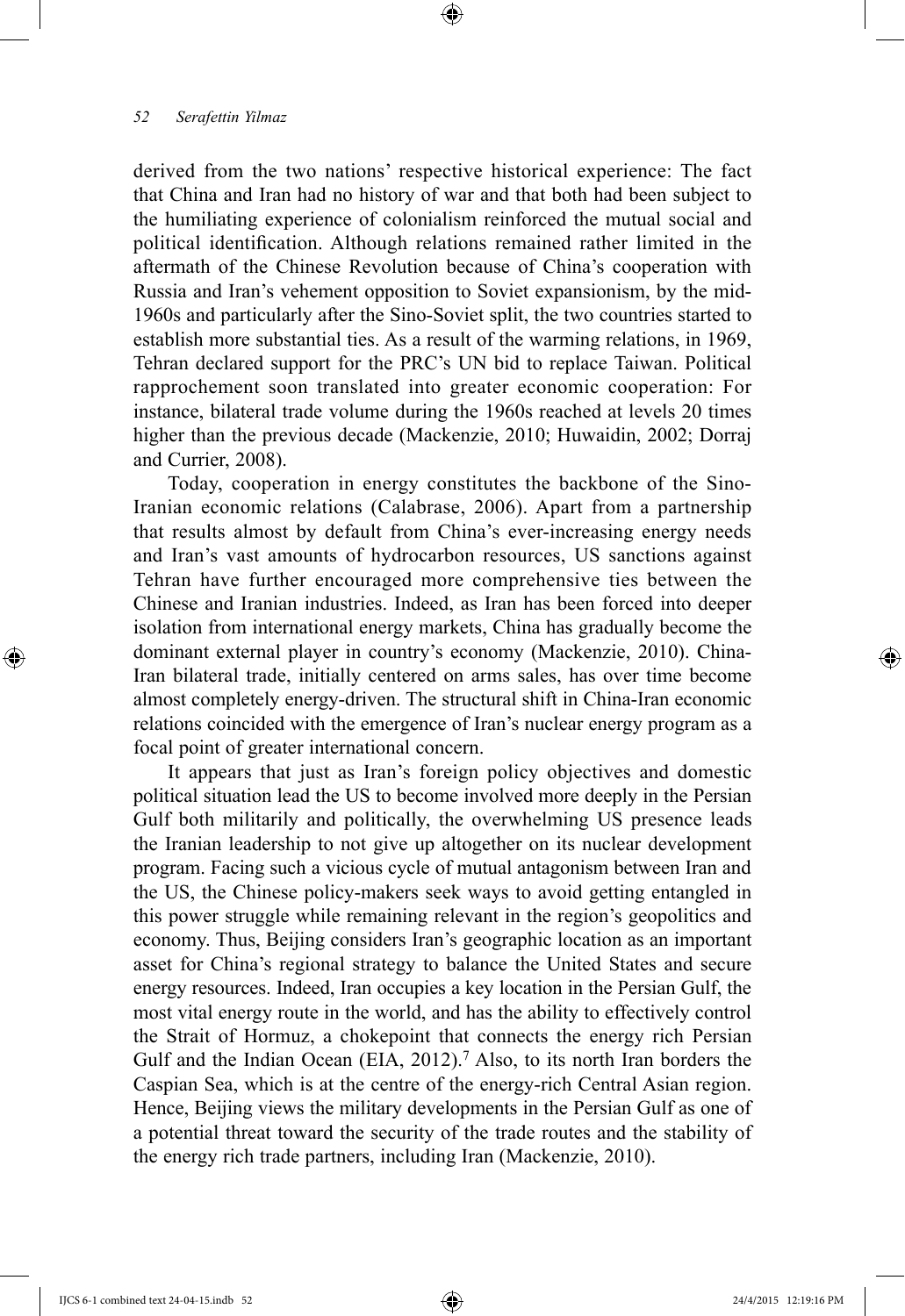All in all, China-Iran interaction is multi-leveled as it centres not only on overlapping energy interests but also on significant historical ties and geostrategic balancing against the US (Harold and Nader, 2012). Hence, the defining character of the bilateral relations is mutual geopolitical and economic concerns that enable the two nations, regardless of their divergent ideologies, to sustain a principle-based pragmatic relationship (Casting and Fite, 2012). China finds supporting Iran in the international stage to be strategically viable since Tehran is the only country to meaningfully counterbalance US dominance in the Persian Gulf (Lin, 2010). It is China's interest to have Iran as an ally both for its energy supply and for a certain degree of control in a volatile but strategically vital region (Harold and Nader, 2012: 12; Kemenade, 2009). In a sense, Iran's unwavering posture in the face of Western pressure appears to find an echo among the Chinese strategic circles who adopt the *realpolitik* of counterbalancing the US and promoting the Chinese vision of international governance based on universally applicable rules and norms (Shambaugh, 2011).

As is seen in many visits made by high level officials from both sides over the past decade, Tehran, too, desires to maintain strategic and economic ties with Beijing. As Iran is heavily sanctioned and isolated from the international economic system, China offers Tehran the much needed breathing space in the form of energy deals and other economic transactions. Consequently, since the end of the Cold War, both China and Iran have been regarded by the Western strategists as both prospective challengers of the international regime led by the US and aspirants for great power status (Garver, 2006).

China-Iran relationship involves strategic competition, as well, and at times the two sides find their geopolitical interests at odds. First and foremost, Beijing's growing strategic clout in Pakistan and a possible militarization of the Port of Gwadar leads the Iranian government to seek partnerships to balance China in the Arabian Sea and the Persian Gulf. In this respect, Iran hopes to gain leverage against Beijing by cooperating with India. For this purpose, it aims to increase energy cooperation with New Delhi by working together on the development of its strategically-located Port of Chabar. China's energy interests in Central Asia and Russia are also potential points of competition between the two countries. As China deepens its energy cooperation in the region, Iran finds itself being marginalized as an energy provider. Nevertheless, Iran continues to elicit considerable political support from Beijing for its civilian nuclear energy program.

China's approach to the Iranian nuclear issue has been quite consistent ever since the country terminated all nuclear-related cooperation with Iran in 1997 (ICG, 2010). Still, China-Iran energy relations continued to create tension between Beijing and Washington. As the US effort toward Iran's nuclear program has grown in scope, it began to involve other non-nuclear realms such as Iran's financial institutions and the Central Bank. The US has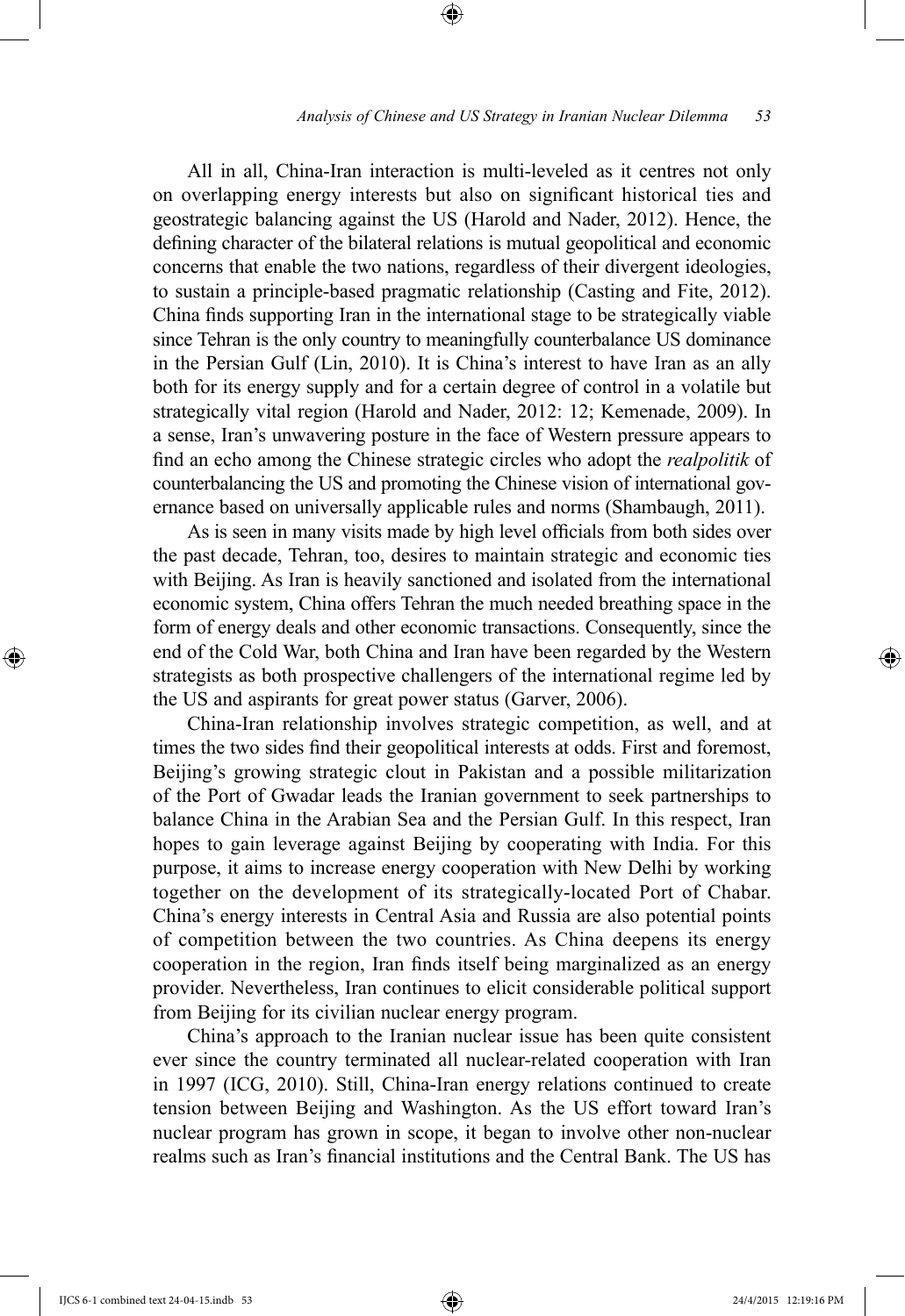frequently argued that China's energy relations and technology-sharing with Iran weakened the sanctions regime. In the face of frequent and persistent criticism from Washington, China has actively pursued a strategic balance: On the one hand, it has taken a firm position against Iran's possession of nuclear weapons (or any other non-nuclear states, for that matter) and the prospect of a closure of the Gulf of Hormuz in the event of a military confrontation in the region (Kasting and Fite, 2012: 22). Beijing has, on the other hand, formally opposed any unilateral US or European sanctions on Iran that would do more harm to the civilian population than to the government (Wines, 2012).

Broadly speaking, China's post-1997 nuclear diplomacy rests on three fundamental principles: First, Beijing has adhered to the long-held tenet of non-interventionism. Second, it has worked to ensure that nuclear proliferation would be prevented in the Middle East and no country would have a military superiority over the others (e.g., maintaining a balance of power), fearing that a major power disparity would lead to an arms race and further destabilize the region. Finally, Beijing has expressed support for the idea that sea routes and chokepoints must be kept open and no disruption to the flow of goods and commodities should be tolerated. As part of its balancing strategy, the Chinese leadership emphasized Iran's rights and obligations as a signatory to the NPT and member of the IAEA (Zhenqiang, 2005). Thus, Beijing backed Iran's sovereign right to have nuclear technology and produce nuclear energy for peaceful purposes (Calabrase, 2006: 10). This way, Chinese leadership has strived to both avoid the risk of being associated with either side and protect its stakes in the Iranian energy sector (Kasting and Fite, 2012: 4).

The China-Iran partnership on nuclear technology dates back to the mid-1980s (Calabrase, 2006: 9). In the early 1990s, Beijing agreed to sell Iran nuclear research equipment, (NTI, 2011: 516-519; Reardon, 2012: 13). However, deepening ties between Beijing and Tehran drew a succession of criticisms from Washington. Growing international concern ultimately prompted Beijing to announce that all nations receiving nuclear technology from the PRC needed to accept the IAEA safeguards. However, US-China tension over the Iranian nuclear energy program continued throughout the 1990s even after China promised in a confidential letter sent to then-Secretary of State Madeline Albright to cease all nuclear cooperation with Iran in 1997 (Reardon, 2012: 14). As a result, since 2001, numerous Chinese entities have been sanctioned by the US government under the Iran Nonproliferation Act (Kan, 2012: 71-77).

To avoid direct confrontation with the US over Iran's advances in nuclear technology with Chinese assistance, Beijing took the economic route. Thus, from the early 2000s, the centre of contention between China and the US shifted from China's material assistance for Iran's nuclear program to Beijing's energy trade with Iran and the political support it offered to Tehran at the Security Council and other platforms (Calabrase, 2006: 10). It has been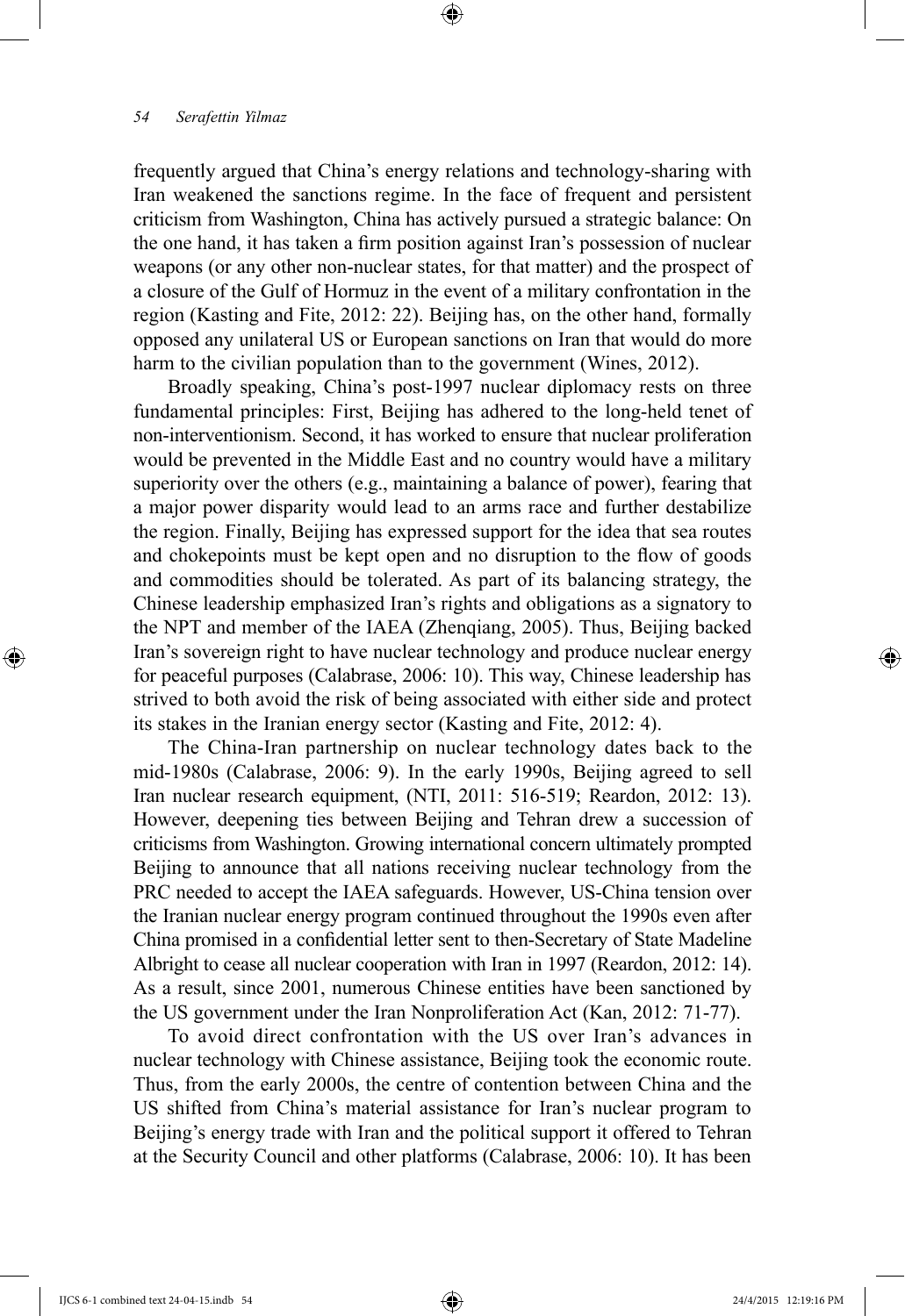often stated that China's diplomatic shield for Tehran has greatly affected the prospects of the US efforts to isolate Iran and push for a change in its nuclear policy. China, in this regard, has come under dual pressure: On the one hand, Washington tried to convince China to join in the US-led efforts with respect to nuclear proliferation, investment in trade and energy, and arms sales. On the other, Iran pursued Chinese support by presenting itself as a viable and reliable partner in energy and investment. Unwilling to strain relations with both Iran and the US, China strived to maintain relatively stable relations with both countries (Kasting and Fite, 2012: 4). To ensure this, Beijing has not squarely objected but delayed the passage of each Security Council resolution and watered down several UN sanctions, making them voluntary rather than mandatory, to mitigate their impact on Iran's civilian energy sector and China's investment in the country (Garver, 2011: 76).

China abstained from endorsing fully the US-led sanctions that it considers as unilateral and internationally non-binding (Garver, 2011: 81). Cui Tiankai, China's ambassador to the US, told reporters at a briefing in Washington in February 2012 that, "We voted for these [Security Council] resolutions and we have been enforcing them most strictly. But we do have reservations on unilateral sanctions and this is nothing new." Talking on the same issue, Foreign Ministry spokesman Liu Weimin indicated that "China opposes placing domestic law above international law and does not favor unilateral sanctions against other countries." Consequently, China has continued to defend its principled position on Iran's nuclear energy policy as compliant with international law, separating trade in energy and other commodities from cooperation on nuclear technology.

Chinese officials have reiterated Beijing's position frequently on different platforms. In January 2012, on the same day when then US Treasury Secretary Timothy Geithner met former Chinese Premier Wen Jiabao and Vice President Xi Jinping amid escalating international tensions over Iran's nuclear program, foreign ministry spokesman Liu Weimin defended China-Iran oil trade, arguing that "Beijing's energy needs do not have anything to do with the Tehran's nuclear issue and should not be affected" (Ying, 2012). This position on the nuclear issue has therefore required Beijing to seek a balance between the two policy extremes of Iran and the US. However, China's principle-based balancing strategy has increasingly clashed with US security-driven strategy, leading to the Iranian nuclear energy dilemma.

#### **5. The Iranian Nuclear Energy Dilemma**

Essentially, Iran's uranium enrichment activity is consistent with its Nonproliferation Treaty (NPT) commitments and International Atomic Energy Agency (IAEA) safeguard obligations (Huntley, 2006: 730). However, Tehran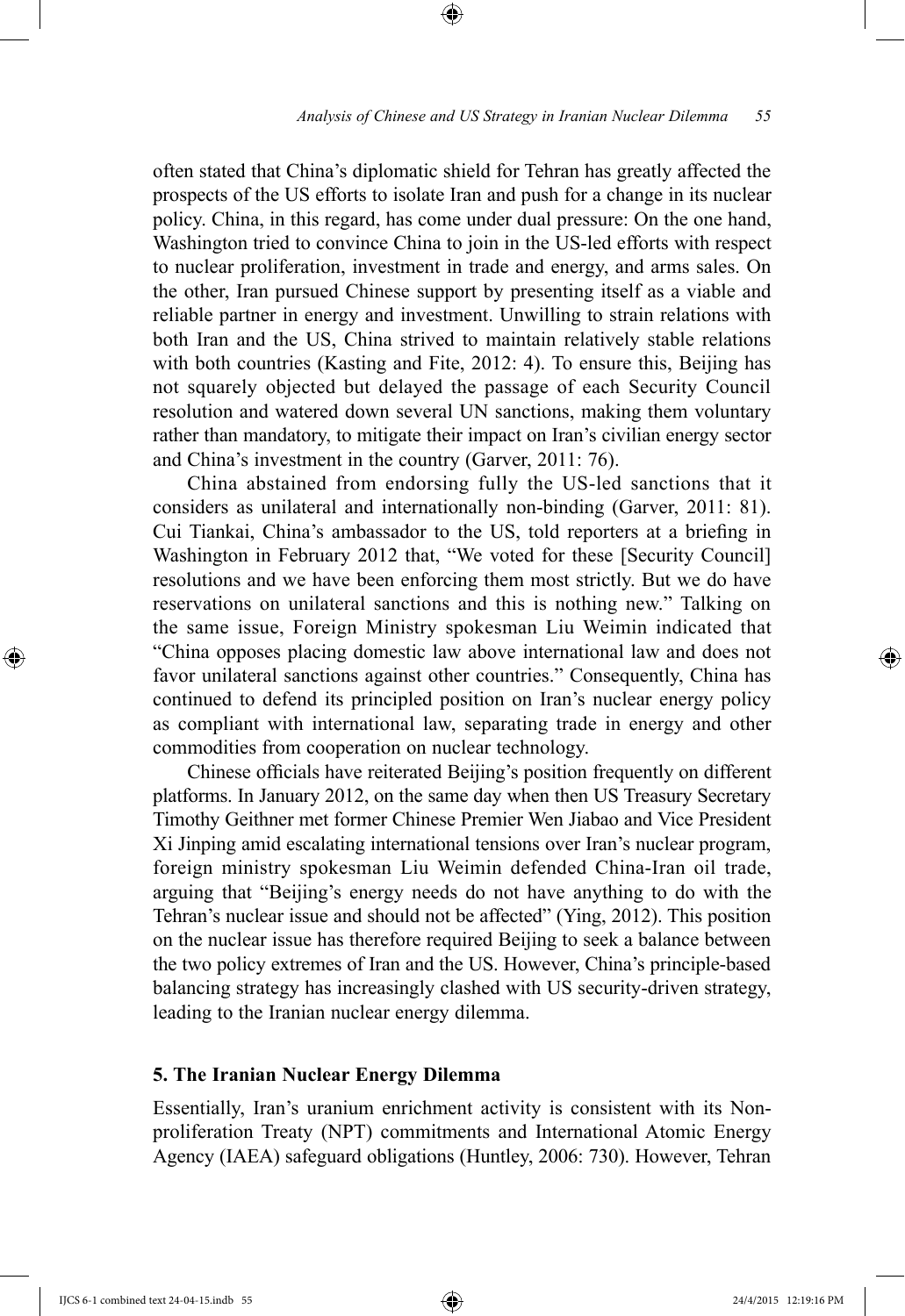has thus far failed to convince the larger international community of its peaceful intentions. Washington's major concern has been that should Iran achieves nuclear enrichment technology, this might dilute international counterproliferation activities, undermine its strategic network in the Middle East and, in the long run, strengthen Chinese and Russian positions. Overall, a nuclear Iran with an adamantly independent foreign policy would have a negative impact on the US dominance in the region (Dueck and Takeyh: 2007: 189).

Although the outline of a nuclear deal between the P5+1 and Iran is wellunderstood $8$  and an agreement is "readily at hand", the US administration remained unwilling to endorse it (Dreyfuss, 2013). According to Chinese observers, the disagreement stems from the US and its allies' interpretation of the workings of the non-proliferation regime. According to the Western view, international agreements, including the NPT, are goal-oriented rather than rules-based. China, on the other, favours a rules-based approach in which international regulations "are created through the consent of independent, sovereign states and are to be interpreted narrowly" (Leverett and Leverett, 2013). The repeated criticism by Beijing of US unilateralism and interference in the sovereignty of weak nations originates from this divergence of interpretation (Bridge, 2010).

Obviously, China has a greater leverage on Iran than other parties that are involved in the debate over Tehran's nuclear energy program because of its principle-based and more stable foreign policy not tainted with a history of mutual antagonisms. Such leverage, however, has a major drawback: it could be China that would lose economically the most if more punitive sanctions were imposed on Iran and a major disruption occurred to the flow of oil from the Persian Gulf in the event of a military confrontation (Shen, 2006). Iran is a major supplier of crude oil and Chinese firms have considerable investment in Iran's energy, infrastructure, transportation and telecommunication sectors. The United States, on the other hand, has no economic or diplomatic relations with Iran and has little to lose in terms of energy acquisition even in the event of a closure of the Strait of Hormuz by Iran since both the US and Europe have "strategic oil reserves and could get some Persian Gulf oil through Red Sea pipelines" (Krauss, 2012). Also, US dependency on foreign oil, and primarily on the oil from the Middle East, has declined considerably. Indeed, according to various studies, "dependence on overseas oil has decreased from 60 per cent of US consumption in 2005 to a little less than half now" (Eland, 2011; Crooks and Fifield, 2013).

However, this is not to say that decreasing energy dependency on the Persian Gulf grants the US a full immunity from the negative effects of a crisis in the Persian Gulf. First of all, as a major customer of oil from international markets, the US economy is vulnerable to price increases. Thus even zero reliance on the Middle East would be of little meaning in the face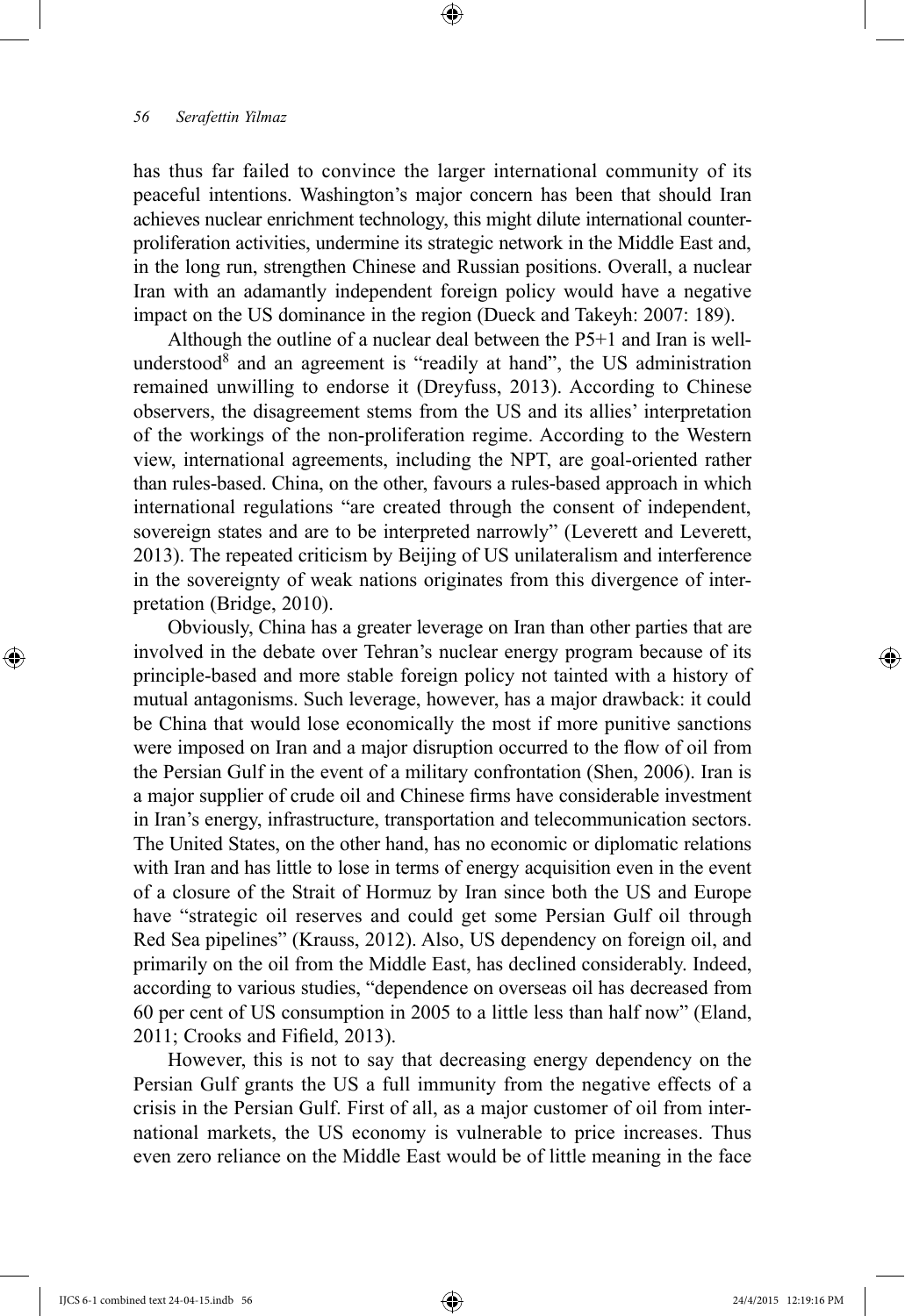of a crisis that would push the global spot prices up. Therefore, the US has to maintain a firm military and political presence in the Persian Gulf and ensure that oil flows unhindered and prices remain stable. Also, as a global hegemon, the US would not willingly empty an important region to others since such a move would be perceived as abandonment by not only its traditional ally, Israel, but also by the Gulf monarchs whose regime survival relies largely on Washington's line of support. Furthermore, a power vacuum created by a US withdrawal would invite other major powers, including China, to assume leadership.

By effectively controlling the Persian Gulf, the US enjoys a strategic check on Beijing. Indeed, the Chinese Navy is still behind the US in terms of force projection capability in high seas. In the event of a crisis, the US Navy can effectively halt the flow of strategic commodities from the Persian Gulf in order to force China into compliance. Finally, powerful interest groups in Washington have so far advocated Israel's vital interests. Given the strength of these lobbies in the Capitol Hill, it is almost impossible for any US administration to dramatically alter its Iran policy and seek full political rapprochement. For all these reasons, energy independency will not likely result in a meaningful realignment of US strategy in the Persian Gulf.

There is no doubt that successive governments in China have worked hard to uphold and promote the nation's principled model of international governance, economic interests and sovereign foreign policy making capability over the past decades. Whereas Iran's large reserves of oil and natural gas have thus far contributed to China's program for sustained economic development, its international isolation offered Beijing an opportunity to extend its influence across the Middle East. In the final analysis, a stronger and more confident Iran would be a check on US dominance over the Persian Gulf, and an increased US military presence in the region would drain its resources and hamper its militarized containment strategy in the Asia-Pacific (Garver, 2011: 77; Harold and Nader, 2012: 2).

By keeping Iran relatively weak and the US preoccupied, a persisting crisis in the Persian Gulf presents China with great geopolitical benefits as well. Indeed, a stronger and more confident Iran might pose a serious challenge to China's interests in the Middle East. Thus a dual strategy of making use of the US and its allies to check on Iran and using Iran to balance the US would be to the advantage of Beijing as long as the *status quo* in the region remains unchanged. Nevertheless, although it is too early to speak optimistically of a breakthrough, with recent successful negotiations on Iran's nuclear program at P5+1 meeting, there is now a chance that the nuclear deadlock might be overcome in the foreseeable future. If that happens, it will mean that China's long held position on Iran's nuclear energy development is confirmed.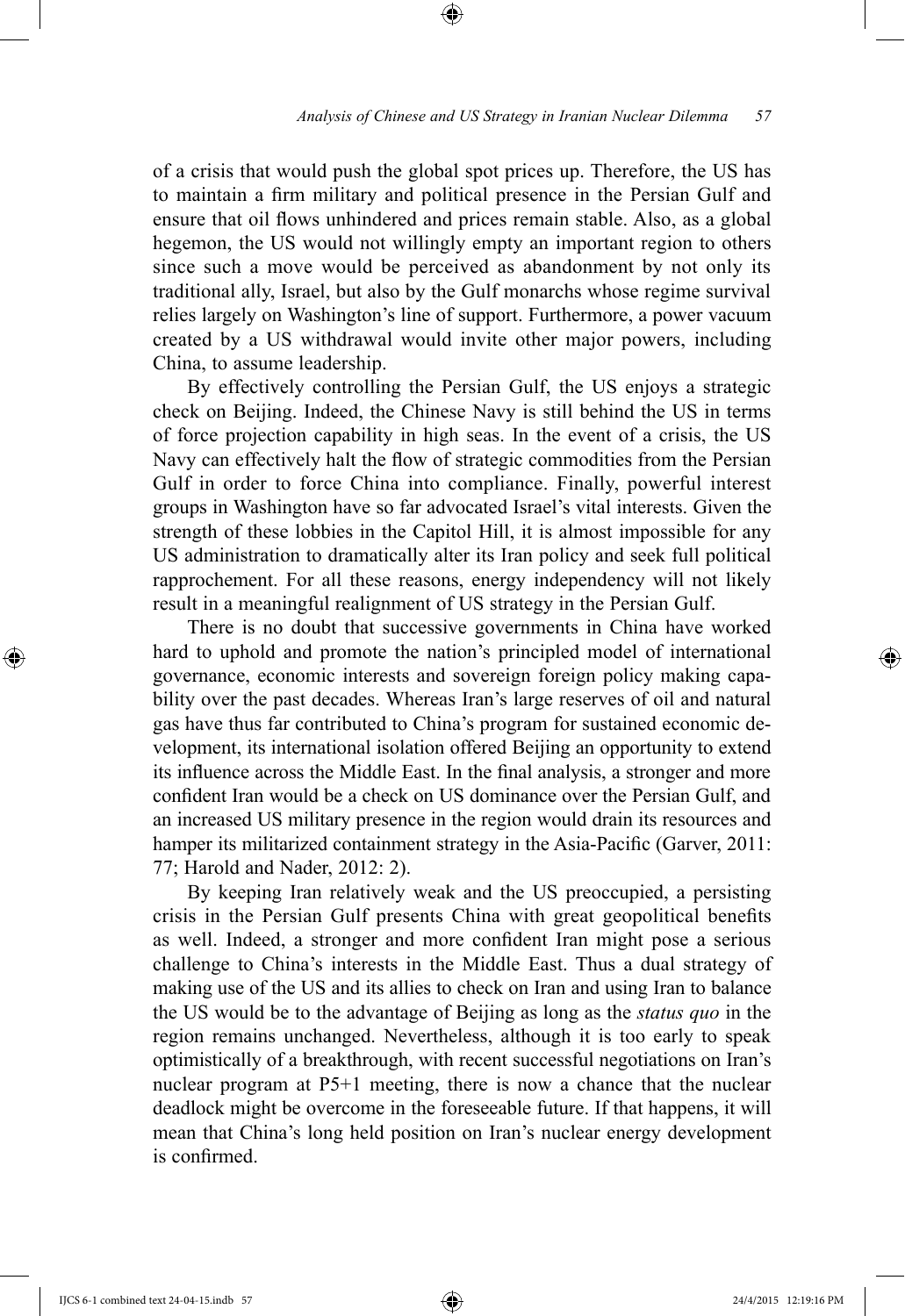# **6. Conclusion**

It is understood that although their relations are not overtly conflictual, China and the US have important policy disagreements over Iran's nuclear energy program. Essentially, the disagreement stems from China's rules-based strategy, which conflicts with US' unilateral approach. As is seen, Beijing, on the one hand, wants a distinction to be made between trade in energy and cooperation on nuclear weapons technology and, on the other hand, it argues that the international nuclear energy regime must be rules-based, multilateral and indiscriminate. To this end, it argues for a principled approach to the Iranian nuclear crisis based on non-interventionism and mutual respect for sovereignty. Washington, to the contrary, considers any trade with Iran as a breach of the sanctions regime and seeks to mobilize the NPT selectively and, if consensus is lacking, unilaterally (Mbanje and Mahuku, 2012). Furthermore, it resorts to punitive actions such as destructive cyber-attacks on Iran's nuclear facilities in a clear breach of the rules of national sovereignty.

Obviously, a number of strategic and ideational factors inform China's policy toward Iran. Firstly for China, Iran is an important energy and investment partner. Due to the lack of presence of Western multinationals, Iran offers Chinese firms a more viable business environment. Secondly, Beijing considers Iran as a strategic asset to check and counter US dominance in the Persian Gulf. As long as the US is engaged in a conflict with Iran, the Persian Gulf will not fall under total US control (Mackenzie, 2010: 18). Thirdly, a perpetual crisis and instability obliges the US to maintain a large military presence in the region, impairing its ability to fully concentrate on East Asia where the US sets out to engage and contain China. Fourthly, Beijing's firm opposition to the use of coercive power in international relations enables it to draw a distinction from the Washington Model and promote its negotiation and consent-based approach (the Beijing Consensus) as an attractive alternative (Calabrase, 2006: 11). Finally, and more practically, the Chinese leadership understands that too much pressure and rigidity in negotiations with Tehran would lead to an eventual failure of the entire process and a likely collapse of the non-proliferation regime as a whole.

It appears that the Iranian nuclear dilemma will continue to be a point of contention between China and the US. Divergent regional concerns, understandings and strategies of the two countries may fall even further apart if the civil war in Syria leads to a unilateral military campaign against Damascus. Hence, as it unfolds, the Iranian nuclear energy issue will have broader implications for US-China relations. Noticing that the traditional punitive measures and counter-measures have proven to be largely futile, emphasis must be made on the distinct features of China's principled approach as a viable alternative model for international governance and conflict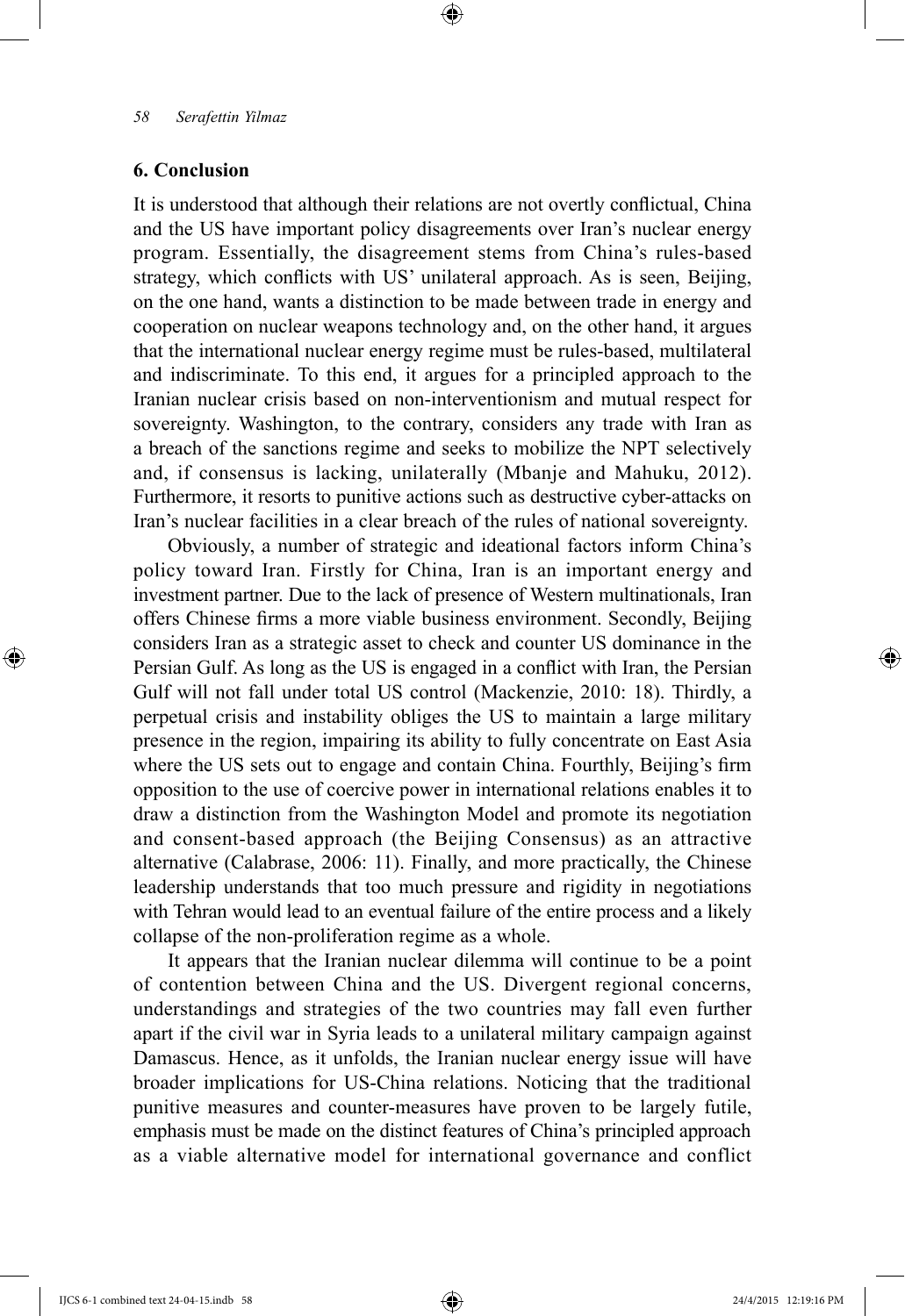resolution. For it is clear that the US hard-handed approach has thus far failed to produce the desired outcomes.

The Iranian nuclear dilemma has been unfolding and, because of the nature of the conflict that obliges major parties to maintain a certain degree of strategic ambiguity, conditions on the ground might change dramatically without clear warning signs. Any research on this issue, therefore, needs to keep this fact in mind and adopt a comparative method to bring more voices into the study of the Iranian nuclear dilemma. In this respect, further research should adopt a multi-party analysis and look at it from the unique perspective of other actors within the P5+1. Especially the viewpoints of Russia and France would be of great importance in understanding the power balance within the grouping. Such a study would certainly shed further light into the future course and prospects of the Iranian nuclear crisis.

### **Notes**

- Serafettin Yilmaz (姚仕帆) received his Ph.D. as part of the International Doctoral Program in Asia-Pacific Studies (IDAS) at National Chengchi University and worked as a research fellow in the Institute of European and American Studies (IEAS) at Academia Sinica, Taiwan. His research interests include the critical theory of international relations and China's foreign policy, China-US major power relationship, comparative regionalism, and energy security in Northeast Asia. <*Email: syilmaz1864@yandex.com*>
- 1. I thank the anonymous readers at *International Journal of China Studies* for their thorough review and highly appreciate the comments and suggestions which contributed significantly to improve the quality of the manuscript. I am also thankful to my colleague Janet Tan for her insight on the earlier versions of this article at the workshop we held in NCCU's International Doctoral Program in Asia-Pacific Studies (IDAS). I also wish to thank Academia Sinica for the generous financial support during the conduct of this research.
- 2. Iranian nuclear energy development refers to Tehran's nuclear enrichment activities. Iran holds that its nuclear program is solely for peaceful purposes and consistent with the International Atomic Energy Agency (IAEA) safeguards and Non-proliferation Treaty (NPT) obligations whereas the US and its major partners argue that Tehran has been seeking nuclear weapons capability.
- 3. In his visit to Iran in the early days of 1978, President Jimmy Carter described Iran as "an island of stability in a turbulent corner of the world." Less than a year later, students stormed the US Embassy.
- 4. The Embassy hostage crisis became the critical watershed moments, signaling an important shift in US-Iran relations.
- 5. The list included India, Taiwan, South Korea, Pakistan, and Indonesia.
- 6. Although Iran remained China's third largest supplier of oil for the most part of the previous decade, due to the latest round of financial sanctions on the companies that do business with the Iranian Central Bank, it slid to the 4th place in 2012.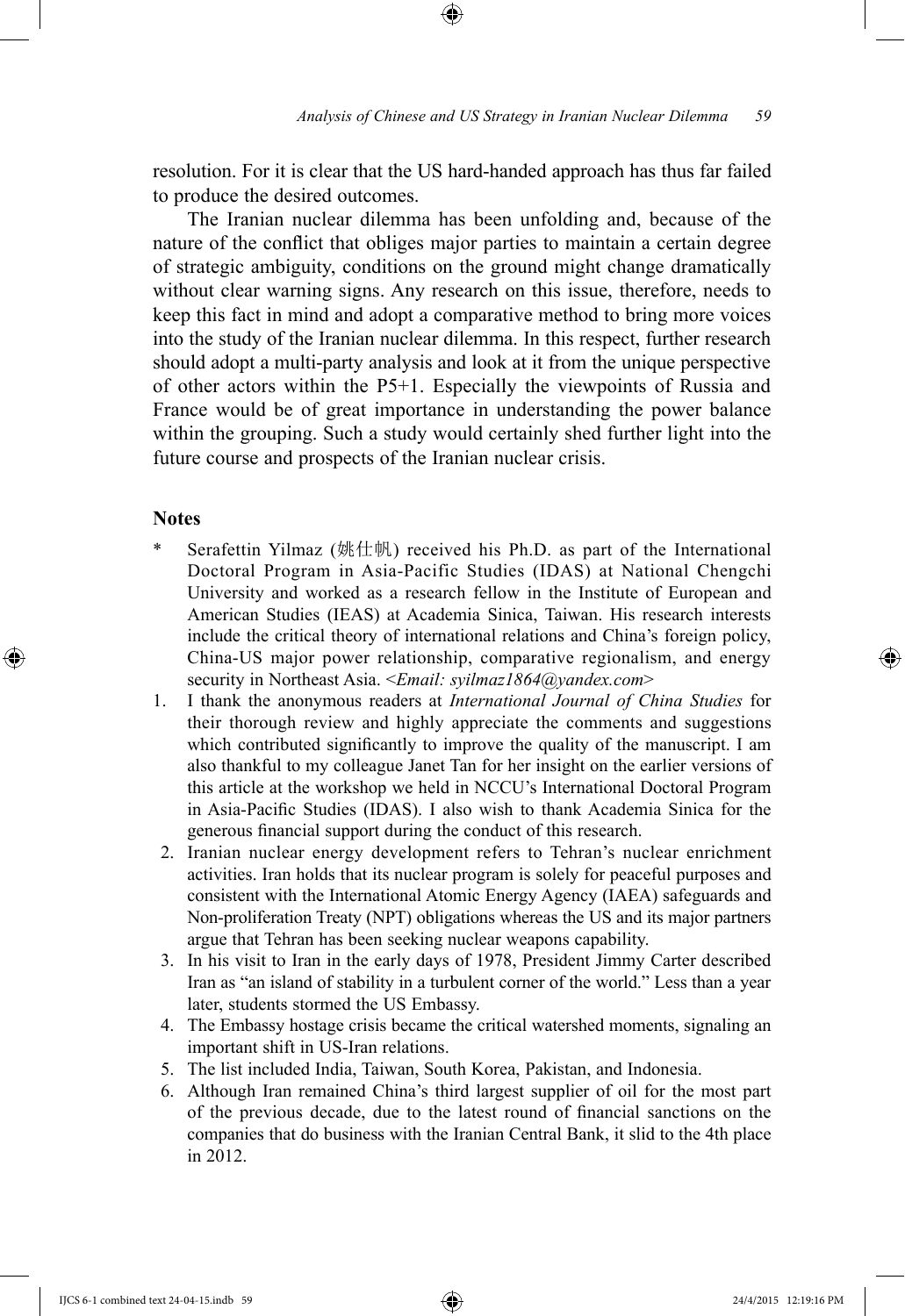- 7. The Strait of Hormuz is the world's most important oil chokepoint due to its daily oil flow of about 17 million bbl/d in 2011, up from between 15.7-15.9 million bbl/d in 2009-2010.
- 8. In sum, the agreement calls for a Western recognition of Iran's right to nuclear enrichment in return for Tehran's acquiesce of more comprehensive and intrusive monitoring of Iran's nuclear facilities by the IAEA.

# **References**

- Auken, B.V. (2012), "Military Buildup in Persian Gulf: US Escalates Military Threat against Iran", *Global Research*, 4 July <http://www.globalresearch.ca/militarybuildup-in-persian-gulf-us-escalates-military-threat-against-iran/31757>
- Benjamin, M.R. (1982), "Administration Will List 63 Countries Subject to Nuclear Export Restrictions", 9 September <http://www.nuclearfiles.org/menu/key-issues/ nuclear-weapons/issues/proliferation/iran/A%20brief%20history%20of%20U.S.- Iranian%20nuclear%20negotiations.pdf>
- Bill, A.J. (1999), "Iran and the United States: A Clash of Hegemonies", *Middle East Report*, Vol. 212, pp. 44-46.
- Bridge, R. (2010), "Creating a Multi-Polar World: Beijing, Moscow Make Case against Unilateralism", Global Research, 24 March <http://www.globalresearch.ca/creatinga-multi-polar-world-beijing-moscow-make-case-against-unilateralism/18315>
- Burr, B. (2009), "A Brief History of U.S.-Iranian Nuclear Negotiations", *Bulletin of the Atomic Scientists* <http://www.nuclearfiles.org/menu/key-issues/nuclearweapons/issues/proliferation/iran/A%20brief%20history%20of%20U.S.-Iranian% 20nuclear%20negotiations.pdf>
- Cahn, A.H. (1975), "Determinants of the Nuclear Option: The Case of Iran, in Nuclear Proliferation in the Near-Nuclear Countries", in Onkar Marwah and Ann Shulz, eds, *Nuclear Proliferation and the Near-nuclear Countries*, Cambridge, MA: Ballinger Publishing Co., pp. 185-204.
- Calabrase, J. (2006) "China and Iran: Mismatched Partners", *The Jamestown Foun*dation, August <http://www.jamestown.org/docs/Jamestown-ChinaIranMismatch. pdf>
- Central Intelligence Agency (1988), "Middle East-South Asia: Nuclear Handbook", May <http://www.foia.cia.gov/sites/default/files/document\_conversions/89801/ DOC\_0000375197.pdf>
- Chubin, S. (2006), "Iran's Nuclear Ambitions", *Carnegie Endowment for International Peace*. Washington, D.C.
- Crooks, E and Fifield, A. (2013), "US oil imports to fall to 25-year low", *Financial Times*, 8 January <http://www.ft.com>
- Digital National Security Archive (1980), "US Supplied Nuclear material to Iran", 29 January <http://nsarchive.chadwyck.com>
- Dreyfuss, R. (2013), "In Multilateral Talks with Iran, Israel is Increasingly Isolated", *The Nation*, 8 April <http://www.thenation.com/blog/173701/multilateral-talksiran-israel-increasingly-isolated>
- Dueck C. and R. Takeyh (2007), "Iran's Nuclear Challenge", *Political Science Quarterly*, Vol. 122, No. 2, pp. 189-205.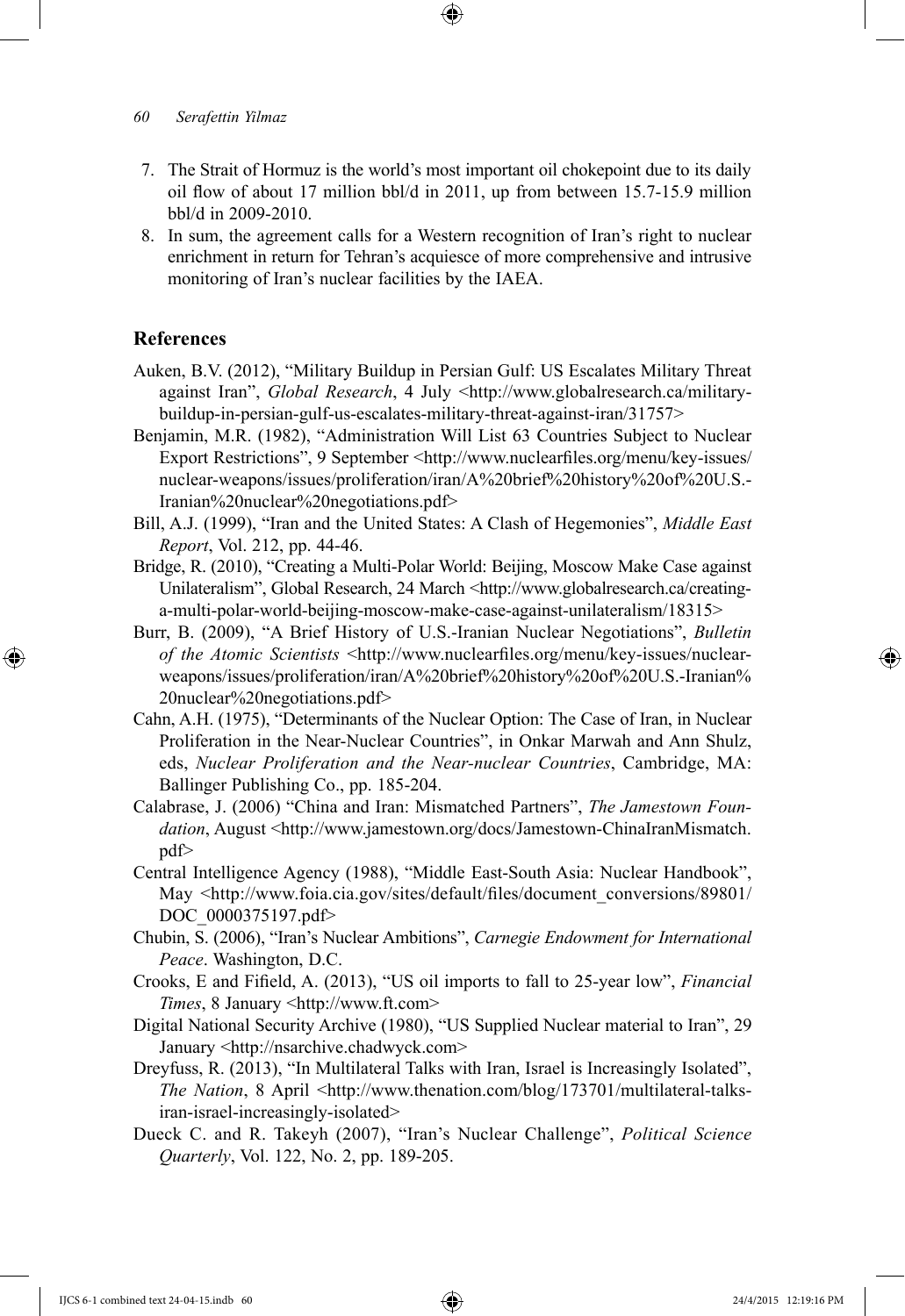- Dorraj M. and Carrie L. Currier (2008), "Lubricated with Oil: Iran-China Relations in a Changing World", *Middle East Policy*, Vol. 15, No. 2.
- Downs, E. (2006), "How Oil Fuels Sino-U.S. Fires", *Business Week*, 4 September <http://www.businessweek.com/stories/2006-09-03/how-oil-fuels-sino-u-dot-sdot-fires>
- Eland, I. (2011), "No War for Oil: US Dependency and the Middle East", *Independent Institute*, 21 December <http://www.independent.org/store/book. asp?id=95&gclid=CPrJsIOTyLcCFYQhpQodKTYAZA>
- Energy Information Administration (2012), "The Strait of Hormuz is the world's most important oil transit chokepoint", 4 January <http://www.eia.gov/todayinenergy/ detail.cfm?id=4430>
- Energy Information Administration (2011), "World Oil Transit Chokepoints", <http:// www.eia.gov/countries/regions-topics.cfm?fips=wotc&trk=p3>
- Friedberg, A.L. (2005), "The Future of U.S.-China Relations: Is Conflict Inevitable?", *International Security*, Vol. 30, No. 2, pp. 7-45.
- Garver, J.W. (2006), *China and Iran: Ancient Partners in a Post-Imperial World*, Seattle, WA: University of Washington Press.
- Garver, J.W. (2011), "Is China Playing a Dual Game in Iran?", *The Washington Quarterly*, Vol. 34, No. 1, pp. 75-88.
- Harold, S. and A. Nader (2012), "China and Iran: Economic, Political, and Military Relations", *RAND* Occasional Paper.
- Huntley, W.L. (July, 2006), "Rebels without a Cause: North Korea, Iran and the NPT", *International Affairs* (*Royal Institute of International Affairs 1944-*), Vol. 82, No. 4, pp. 723-742.
- Huwaidin, M.B. (2002), *China's Relations with Arabia and the Gulf*. London: Routledge-Curzon.
- International Crisis Group (2010), "The Iran Nuclear Issue: The View from Beijing", *International Crisis Group Asia Briefing*, No. 100, February 17, pp. 1-20.
- International Energy Agency (2012), "North America leads shift in global energy balance, IEA says in latest World Energy Outlook", 12 November <http://www. iea.org/newsroomandevents/pressreleases/2012/november/name,33015,en.html>
- Kan, A.A. (2012), "China and the Proliferation of Weapons of Mass Destruction and Missiles: Policy Issues", *Congressional Research Service*, 30 March.
- Kasting, N. and B. Fite (2012), "US and Iran Strategic Competition: The Impact of China and Russia", *Center for Strategic and International Studies* (*CSIS*), November, pp. 1-37.
- Katzman, K. (September, 2012), "Iran: U.S. Concerns and Policy Responses", *Congressional Research Service*, pp. 1-73.
- Kemenade, W.V. (2009), "Iran's Relations with China and the West: Cooperation and Confrontation in Asia", Netherlands Institute of International Relations, November <http://www.clingendael.nl/sites/default/files/20091100\_cdsp\_paper\_kemenade\_ iran.pdf>
- Kerr, P.K. (2012), "Iran's Nuclear Program: Status", *US Congressional Research Service*, October, pp. 1-49.
- Krauss, C. (2012), "Oil Price Would Skyrocket if Iran Closed the Strait of Hormuz", *The New York Times*, 4 January <http://www.nytimes.com/2012/01/05/business/ oil-price-would-skyrocket-if-iran-closed-the-strait.html?\_r=0>